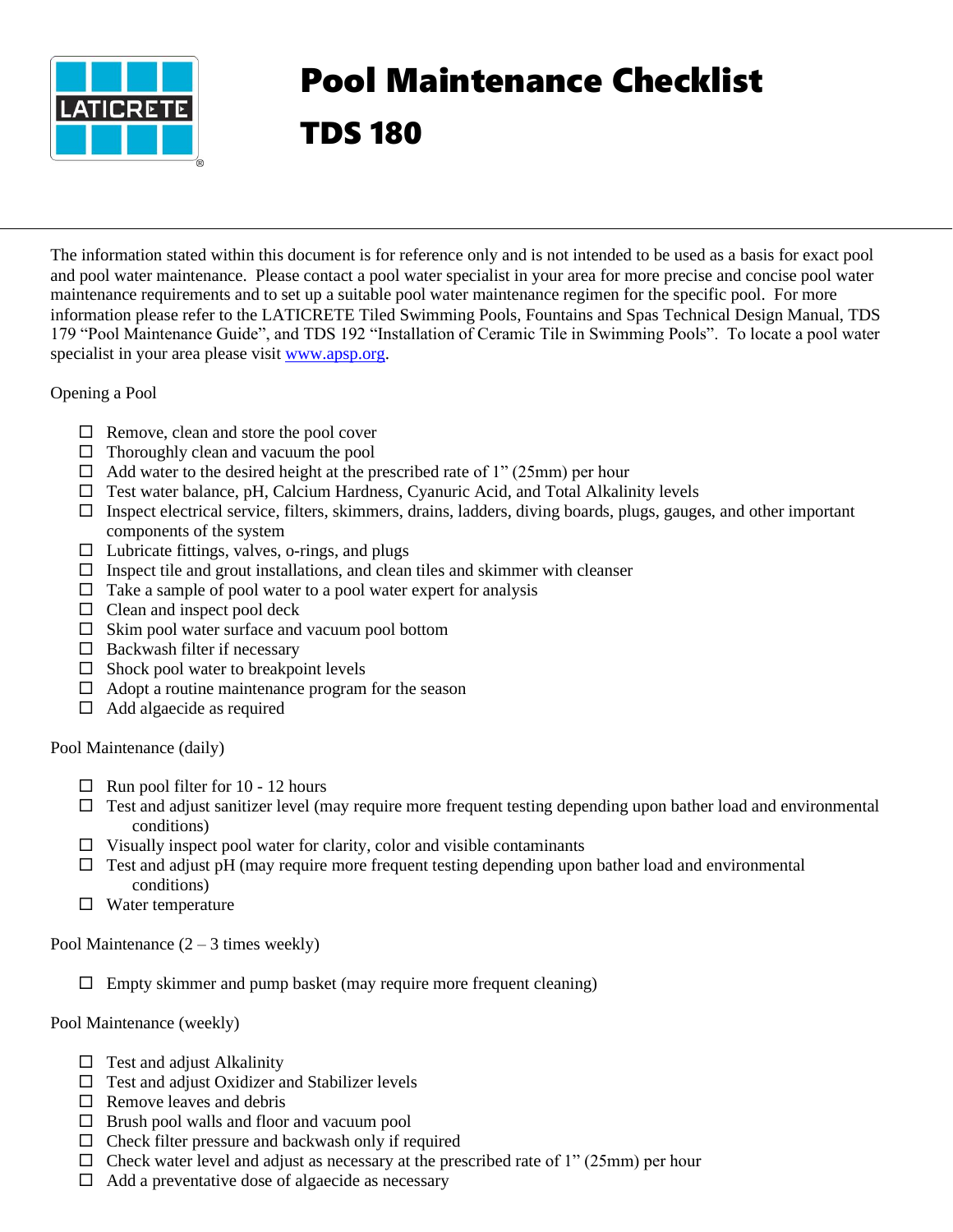Pool Maintenance (bi-weekly)

 $\Box$  Test and adjust Calcium Hardness

Pool Maintenance (monthly)

- $\Box$  Best advice, take a sample of pool water to a pool water expert for analysis
- $\Box$  Test and adjust for Total Dissolved Solids
- $\Box$  Test and adjust for Metals
- $\Box$  Test Cyanuric Acid levels (unless stabilized chlorine is used, then test once every two weeks)
- $\Box$  Chemically clean the filter
- $\Box$  Visually inspect tile, grout, sealant, and other exposed elements of pool
- $\Box$  Conduct Langelier Saturation Index (LSI = pH + TF + AF + CF 12.1) evaluation and adjust as necessary

| Temperature                                                                       |     | Total Alkalinity <sup>†</sup> |     | <b>Calcium Hardness</b> |           |  |
|-----------------------------------------------------------------------------------|-----|-------------------------------|-----|-------------------------|-----------|--|
| $\mathrm{P}$                                                                      | TF  | ppm                           | AF  | ppm                     | <b>CF</b> |  |
| 32                                                                                | 0.0 | 25                            | 1.4 | 25                      | 1.0       |  |
| 37                                                                                | 0.1 | 50                            | 1.7 | 50                      | 1.3       |  |
| 46                                                                                | 0.2 | 75                            | 1.9 | 75                      | 1.5       |  |
| 53                                                                                | 0.3 | 100                           | 2.0 | 100                     | 1.6       |  |
| 60                                                                                | 0.4 | 125                           | 2.1 | 125                     | 1.7       |  |
| 66                                                                                | 0.5 | 150                           | 2.2 | 150                     | 1.8       |  |
| 76                                                                                | 0.6 | 200                           | 2.3 | 200                     | 1.9       |  |
| 84                                                                                | 0.7 | 250                           | 2.4 | 250                     | 2.0       |  |
| 94                                                                                | 0.8 | 300                           | 2.5 | 300                     | 2.1       |  |
| 105                                                                               | 0.9 | 400                           | 2.6 | 400                     | 2.2       |  |
|                                                                                   |     | 800                           | 2.9 | 800                     | 2.5       |  |
| Use the reading closest to your actual reading in choosing the factor.            |     |                               |     |                         |           |  |
| Total alkalinity in this context refers to the total of carbonate and bicarbonate |     |                               |     |                         |           |  |

† Total alkalinity in this context refers to the total of carbonate and bicarbonate alkalinity. If cyanuric acid is used, a correction factor must be used (refer to local pool water specialist for the cyanuric acid correction factor).

## Source: ANSI/APSP-11 2009

For example: The Langelier Saturation Index of pool water (without cyanuric acid correction factor) with a pH of 7.6, a temperature of 81°F (TF), Total Alkalinity (AF) of 100, and Calcium Hardness (CF) of 400 is calculated as  $SI = 7.6 + 0.7$  $+ 2.0 + 2.2 - 12.1 = 0.4.$ 

## Closing a Pool

- $\Box$  Best advice, take a sample of pool water to a pool water expert for analysis
- $\Box$  Balance the pool water chemistry, typically to the following levels;
	- $O$  pH:  $7.2 7.6$
	- o Total Alkalinity:  $80 120$  parts per million (ppm)  $[80 120$  mL/L]
	- o Calcium Hardness: 180 220 ppm
- $\Box$  Run the filter continuously for 24 48 hours
- $\Box$  Remove skimmer baskets, cleaners, ladders, wall fittings, and solar blankets from the pool
- $\Box$  Lower the water level in the pool to 6" (150mm) below the skimmer level at the prescribed rate of 1" (25mm) per hour
- $\Box$  Drain all pumping, filtering, heating, and sanitizing equipment to prevent damage caused by freezing
- $\Box$  Lubricate o-rings, valves and plugs to make opening the pool in the spring easier
- $\Box$  Thoroughly clean and vacuum the pool
- $\Box$  Winterize the plumbing by blowing out the lines and plug the lines with expansion plugs
- $\Box$  Add winterizing algaecide
- $\Box$  Cover the pool with a tight fitting cover